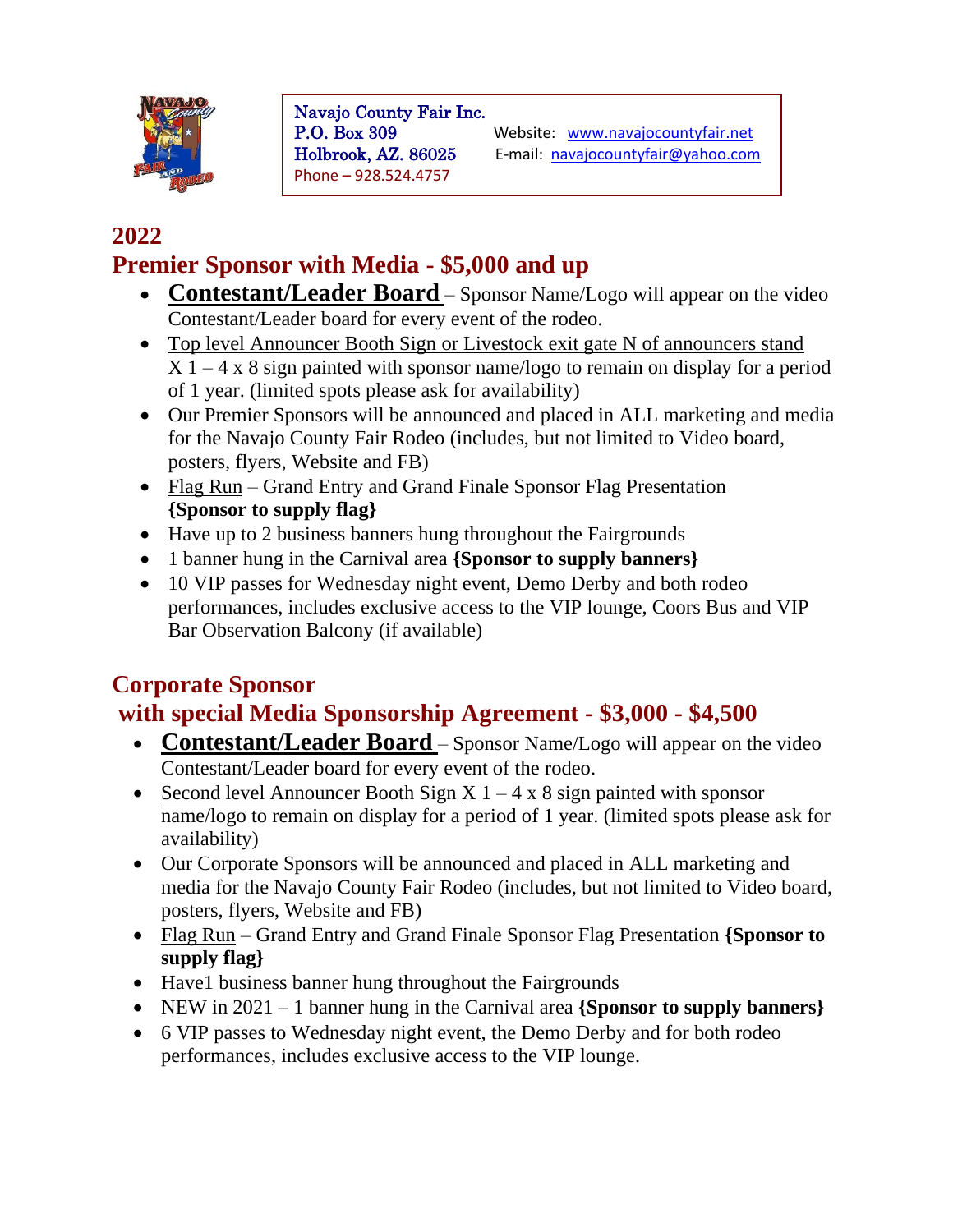### **Bucking Chute with Media Sponsorship Agreement - \$2,000/2,500**

- Our Bucking Chute with Media Sponsors will be announced and placed in all marketing and media for the Navajo County Fair Rodeo (includes, but not limited to posters, flyers, FB and website)
- Chute Gate 1 Bucking Chute Sign to remain on display for a period of 1 year. (limited spots please ask for availability)
- Sponsor name is announced each time gate is opened during both rodeo performances.
- 1 Business banner to be hung at the Carnival. **{Sponsor to supply banner}**
- Flag Run Grand Entry and Grand Finale Sponsor Flag Presentation **{Sponsor to supply flag}**
- 4 VIP passes for the Demo Derby and both rodeo performances, includes exclusive access to the VIP lounge.

## **Arena Sign and Media Sponsorship Agreement – \$1,000/1,500**

- Our Arena Sign with Media Sponsors will be announced and placed in some marketing and media for the Navajo County Fair Rodeo (includes, but not limited to posters, flyers, FB and website)
- Arena Sign  $-1 4X8$  sign painted with sponsor name/logo to remain on display for a period of 1 year.
- Flag Run Grand Entry, Event *OR* Grand Finale Sponsor Flag Presentation {**Sponsor to supply flag**}
- 2 VIP passes for Demo Derby and both rodeo performances

#### **Arena Sign Agreement - \$500 (\$450 for returning sponsors)**

• Arena Sign - 1 4x8 sign painted with sponsor name/logo to remain on display in the arena for a period of 1 year

#### **Returning "TRADE OUT" Sponsor Agreement** - **\$500 (\$450 for returning sponsors) in Trade of your product**

• Arena Sign - 1 4x8 sign painted with sponsor name/logo to remain on display in the arena for a period of 1 year

#### **Buckle Sponsor - \$250**

• Sponsor a Rodeo Event with your business name on the buckle. 14 available.